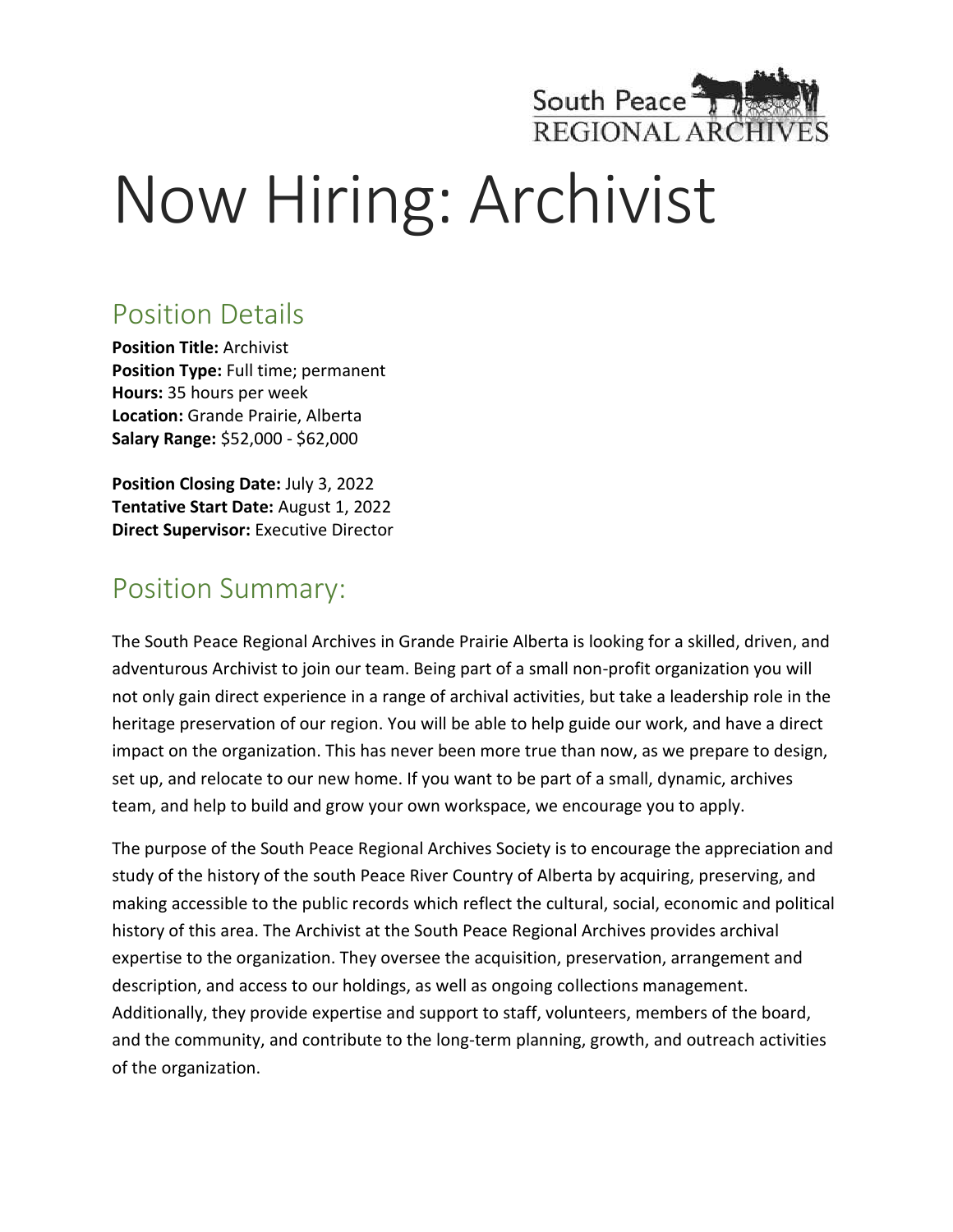The South Peace Regional Archives is located on the ancestral and traditional lands of many Indigenous peoples and within the territory of Treaty 8. We are dedicated to honouring the Calls for Action of the Truth and Reconciliation Commission, and the Archivist plays a key role in these efforts. In addition, the Archives will be moving to a new location in early 2023. Preparing for the move will be a key project for the Archivist in the first year of the position.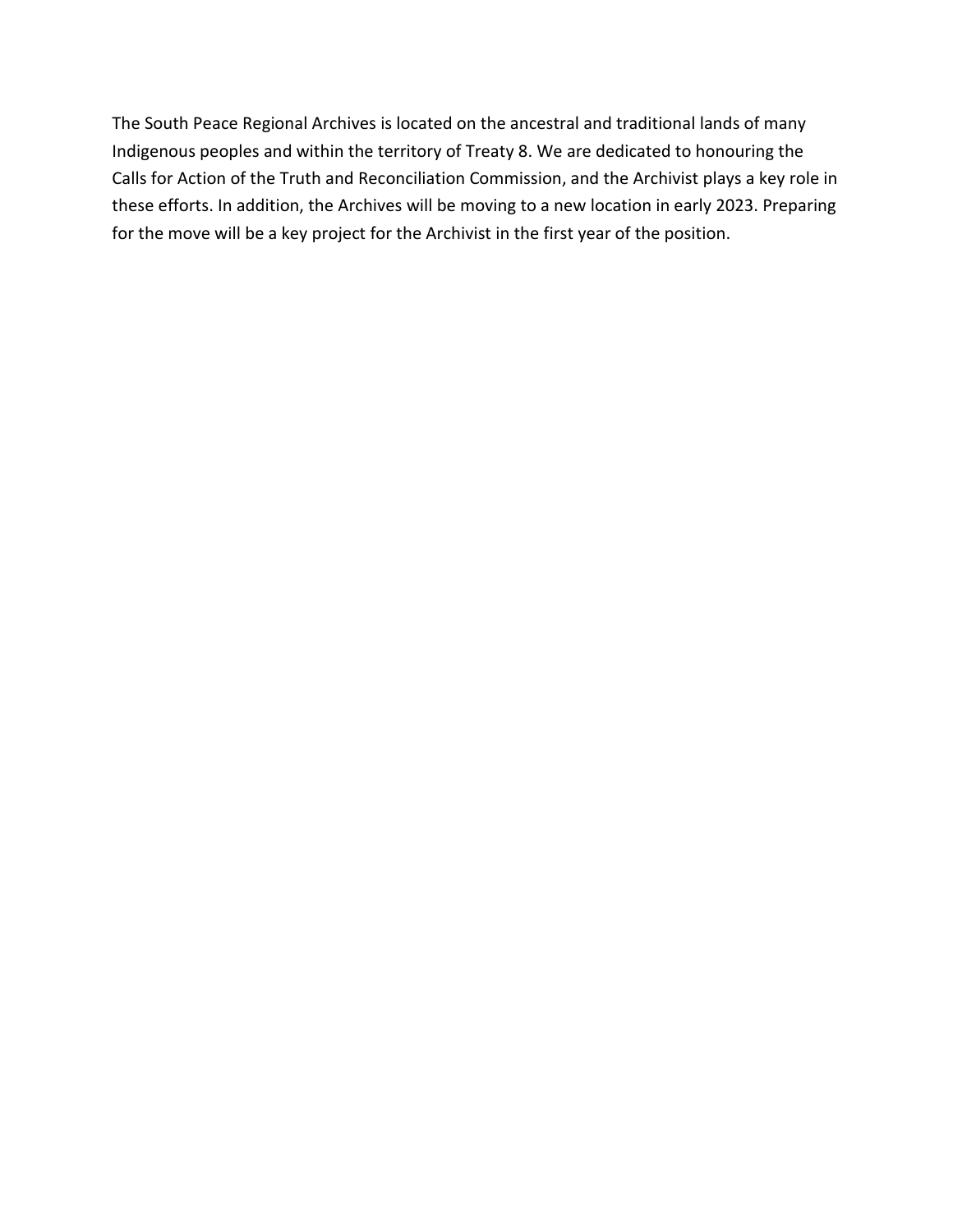### Responsibilities and Activities

- 1. Acquisition. The Archivist draws on extensive knowledge of archival science to acquire authentic records of enduring value to develop a full range of both public and private records related to the south peace region of Alberta regardless of media.
	- a. Appraises records offered for donation to determine whether or not they should be acquired.
	- b. Guides members of the public through the records donation process, advising them on the legal transfer of ownership, and negotiating access and use conditions.
	- c. Maintains the accession register and the accession files.
	- d. Assists in producing and implementing policies and procedures regarding acquisitions.
- 2. Preservation. The Archivist supports the mission and business goals of the South Peace Regional Archives by overseeing the physical control and permanent preservation of our holdings.
	- a. Evaluates and assigns use and value priorities to the archival holdings so that the appropriate preservation and conservation measures are applied to the records.
	- b. Performs tasks and supervises the preservation activities of other staff and volunteers.
	- c. Examines the records and uses technical knowledge to identify formats and determine specific care and storage requirements.
	- d. Provides instruction to other staff, members of the public, and other institutions on the proper care, handling, and preservation of records of all media.
- 3. Arrangement and Description. The Archivist establishes physical and intellectual control of the records according to national archival standards.
	- a. Conducts research to determine the provenance, arrangement, composition, scope, informational content, and internal and external relationships of the records.
	- b. Prepares detailed descriptions about the structure, function and content of the records and records creator according to the Canadian Rules of Archival Description.
	- c. Reformats the material as necessary for public access, including scanning.
	- d. Enter archival descriptions into the database.
	- e. Produce finding aids.
- 4. Collections Management: The Archivist oversees the care of the holdings of the South Peace Regional Archives.
	- a. Conversion of the Archives Database from Microsoft Access to Access to Memory (AtoM).
	- b. Inventory and rehouse the collection as needed.
	- c. Housekeeping and pest management.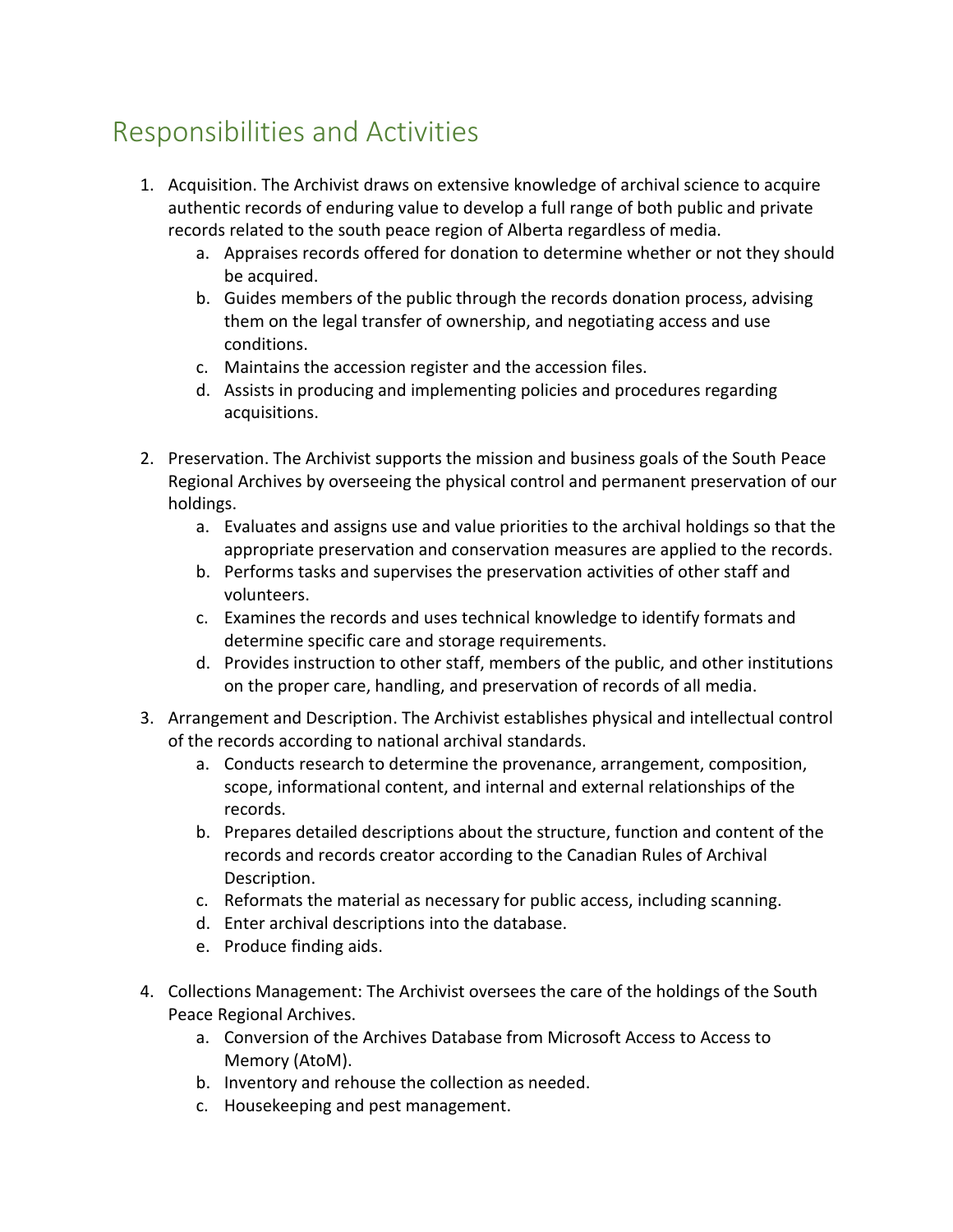- d. Environmental monitoring.
- 5. Access: The Archivist assists researchers in accessing the holdings of the South Peace Regional Archives.
	- a. Provide reference services and research assistance to researchers in the public reading room.
	- b. Provide reference services for remote research requests submitted via phone or email.
	- c. Assists researchers and members of the public, providing access to holdings and advising them with respect to provincial access and federal use legislation.
	- d. Provide advice on copyright questions regarding the use of archival records.
- 6. Awareness. The Archivist works with other staff, other organizations, and community groups to plan and produce programs, materials and events in accordance with the South Peace Regional Archives Society's goal to promote appreciation for the historical resources and culture of the south Peace.
	- a. Work with staff to develops exhibits.
	- b. Provides archival education by conducting workshops, giving presentations, and writing articles for publication.
	- c. Research and write articles for the Archives blog and *Telling Our Stories*  magazine.
	- d. Participates in provincial and national associations, advisory boards and crossgovernment initiatives to foster partnerships with various stakeholders groups.
- 7. Administration. The Archivist works actively with the Executive Director to help prepare grants, reports, and other administrative functions. The Archivist is responsible for supervising designated staff and volunteer projects.
	- a. Assists with preparation of reports for the Board, funding partners, and others.
	- b. Assists in the preparation of grant and funding requests.
	- c. Assists with the supervision of staff and volunteers.
- 8. Performance and Evaluation.
	- a. The Archivist position carries with it a probationary period of six months, during which time employment may be terminated by either party without penalty.
	- b. A formative evaluation of the Archivist will be conducted by the Executive Director on an annual basis to support the goals of the organization and the individual.
	- c. A summative evaluation will be conducted as needed, and upon the termination of the employee.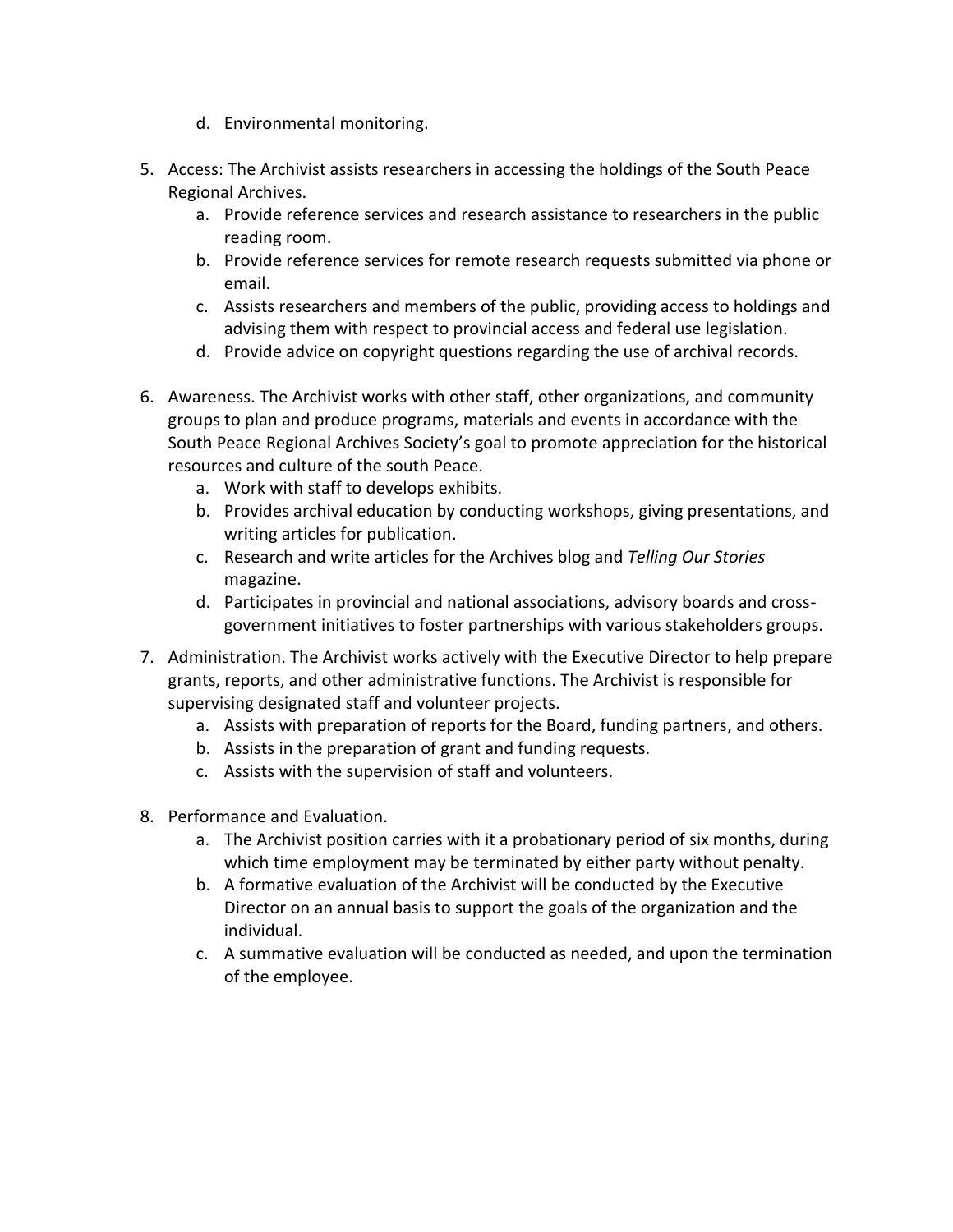## **Qualifications**

- A master's degree in Archival Studies or a related field is required. Additional coursework in a related field would be considered an asset. A combination of education and experience in an archival setting may be considered.
- 1-3 years experience working in an archival setting is required. Experience supervising staff/volunteers and/or in project management would be considered an asset.
- A solid understanding of principles, standards and methodology of archival studies and records management, and proven skills in the interpretation and application of archival theories.
- Awareness of Canadian and Alberta history, political climate, and social context in which records were created would be considered an asset.
- Good understanding of Reconciliation, and the history of settler and Indigenous relations in Canada.
- Familiarity with Microsoft Access Software and/or Access to Memory (AtoM) Software would be considered a strong asset.
- Strong organizational, communication, analytical and research skills.
- Good conflict resolution and negotiation skills.
- A strong aptitude for independent decision making and acting with initiative.

In addition to these qualifications, the successful candidate must:

- Have a valid driver's license.
- Be willing and able work some flex time or overtime, including evenings and weekends, as required.
- Be willing and able travel for events, meetings, and training.
- Be able to lift 40lbs/18kg (ex. archival boxes) on a regular basis

# To Apply

Interested candidates must submit an application (resume and cover letter) by 11:59 pm on July 3, 2022 to be considered for the position. Applications must be sent to South Peace Regional Archives Executive Director, Ellyn Vandekerkhove, via email at Director@SouthPeaceArchives.org. Only candidates selected for interviews will be contacted.

The South Peace Regional Archives is an equal opportunity employer. We encourage applications from women, Indigenous persons, persons with disabilities, members of visible minorities, new Canadians, and others who may contribute to the diversity of our organization.

## About the South Peace Regional Archives